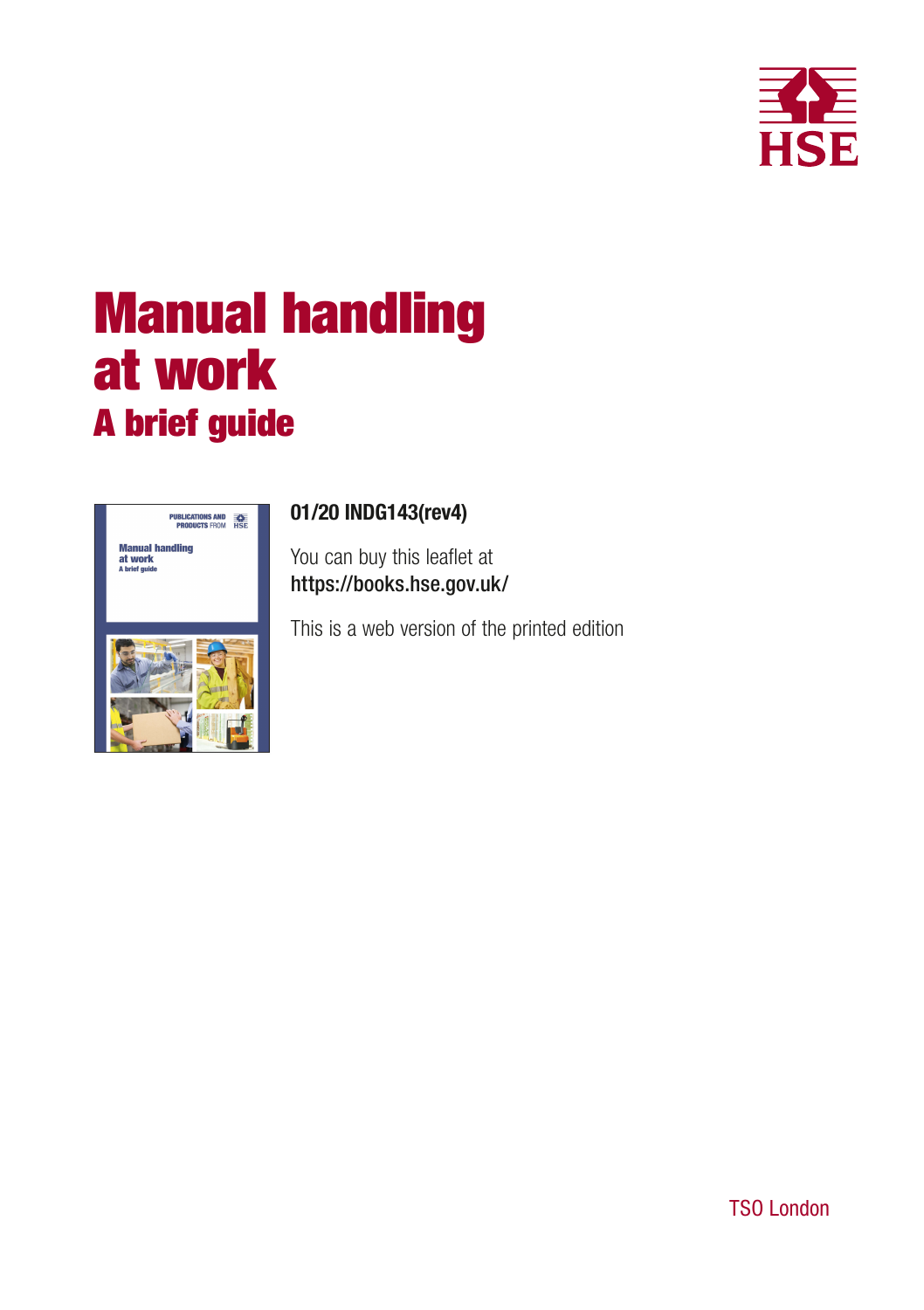## **Introduction**

As an employer, you must protect your workers from the risk of injury and ill health from hazardous manual handling tasks in the workplace. This leaflet will help you do that. It includes simple risk filters to help you identify which manual handling activities are hazardous.

Manual handling means transporting or supporting a load by hand or bodily force. It includes lifting, lowering, pushing, pulling, moving or carrying a load. A load is a moveable object, such as a box or package, a person or an animal, or something being pushed or pulled, such as a roll cage or pallet truck.

# What's the problem?

Manual handling injuries are part of a wider group of musculoskeletal disorders (MSDs). The term 'musculoskeletal disorders' includes injuries and conditions that can cause pain to the back, joints and limbs.

This leaflet focuses on manual handling, which is one of the main causes in the development of musculoskeletal disorders, particularly back pain. For the latest statistics, visit the HSE website.

Manual handling risks can be found across all kinds of workplaces – on farms and building sites, in factories, offices, warehouses, hospitals and while making deliveries. Heavy manual labour, repetitive handling, awkward postures and previous or existing injuries or conditions are all risk factors for developing MSDs. Work may also make worse an injury which was not caused at work, such as a sports injury. There is more advice on MSDs on the HSE website.<sup>1</sup>

Taking the action described here will help prevent injuries and ill health, but you can't prevent all MSDs. Encourage workers to report any signs and symptoms to you or their worker representative at an early stage, before they become more serious, so you can take steps to reduce the risk.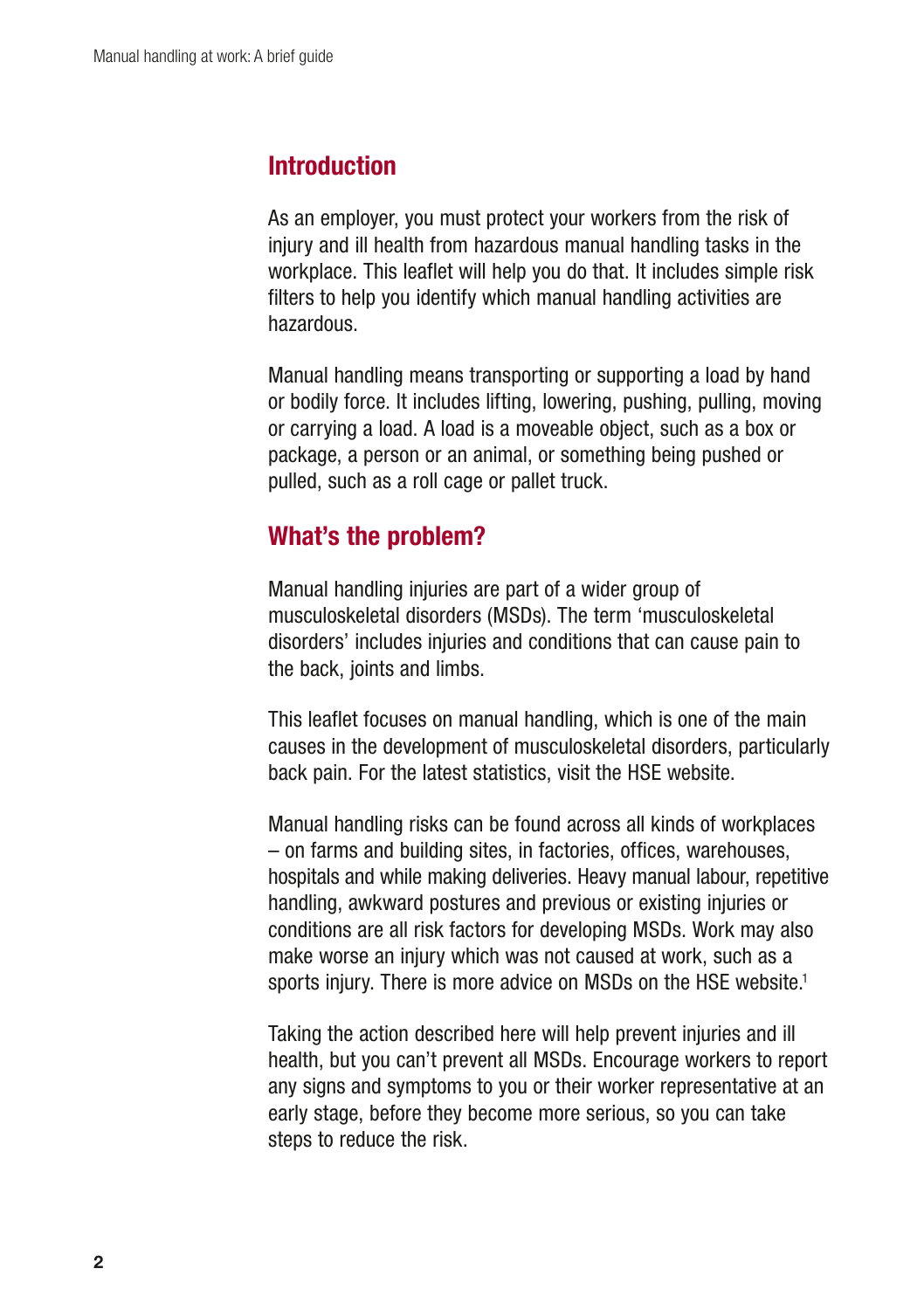If your workers have developed symptoms, consider taking advice from an occupational health provider on a worker's fitness for work and any restrictions or adaptations to their work that may be required.

## What does the law say?

The Management of Health and Safety at Work Regulations<sup>2</sup> require you to assess the risks to the health and safety of your workers. Where this identifies hazardous manual handling of loads, you should also comply with the Manual Handling Operations Regulations (the Manual Handling Regulations).3

The Manual Handling Regulations set out a clear hierarchy of measures you must follow to prevent and manage the risks from hazardous manual handling:

- avoid hazardous manual handling operations, 'so far as reasonably practicable';\*
- assess the risk of injury to workers from any hazardous manual handling that can't be avoided;
- **reduce** the risk of injury to workers from hazardous manual handling to as low as reasonably practicable.

Workers have duties too. They should:

- follow systems of work in place for their health and safety:
- use properly any equipment provided for their health and safety:
- $\Box$  cooperate with you on health and safety matters;
- $\blacksquare$  inform you if things change or they identify hazardous handling activities;
- take care to make sure their activities do not put others at risk.

Consult and involve your workforce. Your workers and their representatives know first-hand what the risks in the workplace are and can often suggest practical solutions to control them.<sup>4</sup>

<sup>\*</sup>This means balancing the level of risk against the measures needed to control the real risk in terms of money, time or trouble. However, you do not need to take action if it would be grossly disproportionate to the level of risk.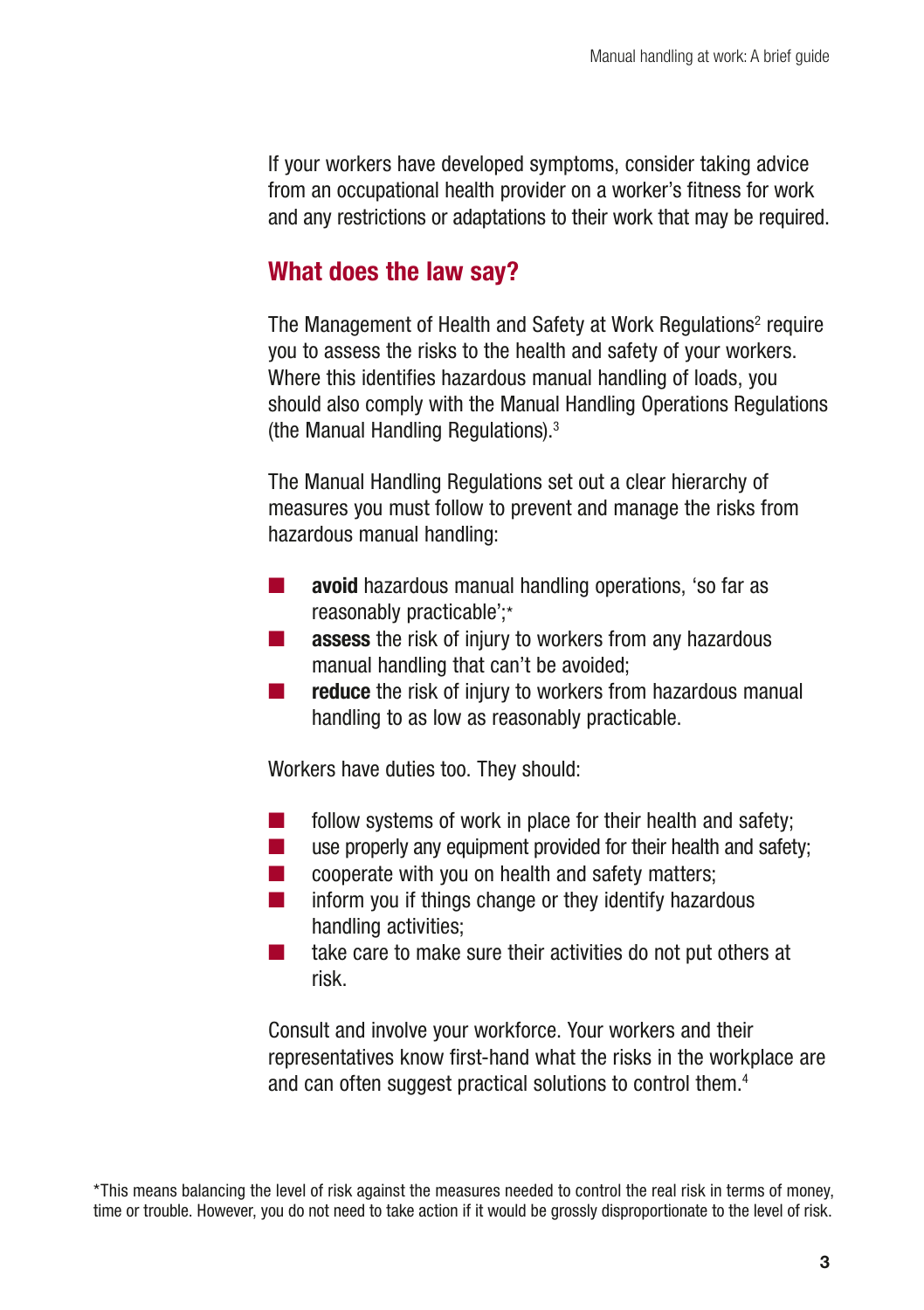## Avoid hazardous manual handling

#### *Eliminate handling the load*

Can you eliminate hazardous manual handling by not moving loads, for example, by looking at whether the work could be done in a different way:

- Does the item really need to be moved, or can the activity be done safely where it already is by redesigning the task?
- Can products or materials be delivered directly to where they will be used?

#### *Automation or mechanisation*

If handling the load cannot be avoided, consider whether the operations can be automated or mechanised to eliminate the manual part of the handling. The best time to make decisions about this is when plant or systems of work are being designed.

- Can you use materials handling equipment or mechanical aids to eliminate or reduce the risks you identify in your risk assessment? Can you use, for example, a conveyor, a chute, an electric-powered pallet truck, an electric or hand-powered hoist, or a lift truck to reduce the risk of injury? See *Making the best use of lifting and handling aids* for more information.5
- Can you use robotics technology, for example, in production lines?
- $\mathcal{L}^{\text{max}}_{\text{max}}$ When introducing automation or mechanisation, make sure you avoid introducing new risks (for example, when maintaining equipment or when things break down).
- Make sure your workers are trained to use any equipment you introduce, such as lift trucks.

## Assess the risks

Where you identify risks from hazardous manual handling in your workplace that cannot be avoided, you must do a manual handling risk assessment to help you decide what you need to do to manage these risks. Make sure your workforce is fully involved in the risk assessment process.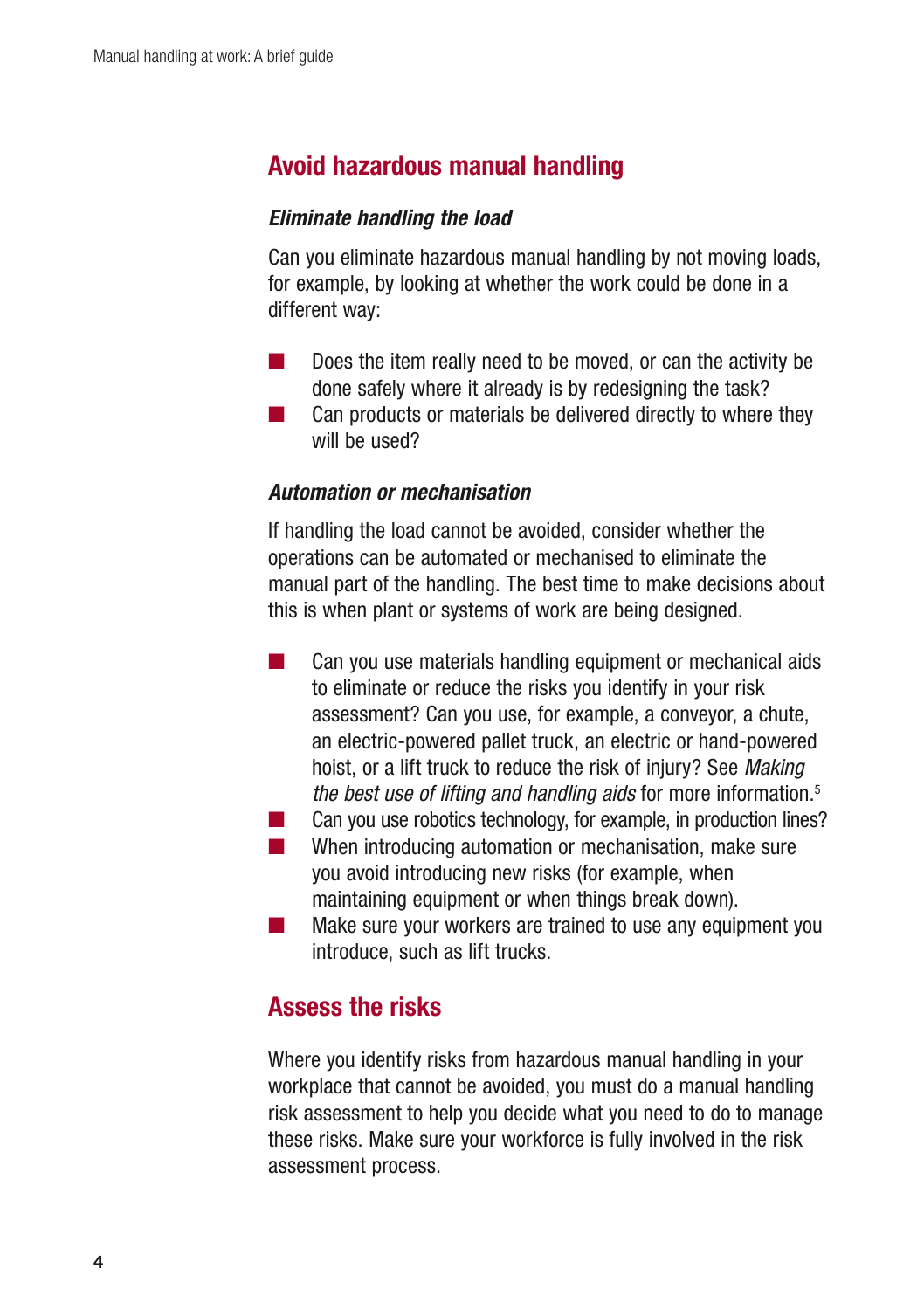Consider risks arising from:

- the task:
- the load:
- the working environment:
- individual capacity;
- any materials handling equipment or handling aids used;
- how you organise and allocate work:
- the pace, frequency and duration of the work.

Make sure you take account of the individual requirements of workers who may be especially at risk, for example:

- new or expectant mothers:
- $\Box$  people with disabilities, which may make it more difficult to do a particular task;
- $\blacksquare$  those returning to work after a recent manual handling injury, who may be on a phased return to work;
- inexperienced new, young or temporary workers;
- older workers:
- contractors, homeworkers or lone workers;
- migrant workers who may not have English as their first language.

You also need to take account of psychosocial risk factors. These may affect workers' psychological responses to their work and workplace conditions. Examples are high workloads, tight deadlines and lack of control over the work and working methods, which may make people more likely to develop MSDs.

# How detailed should my risk assessment be?

The amount of detail required by your manual handling risk assessments will depend on a number of factors, including the level of risk and complexity of the tasks being carried out. Using HSE's simple risk filter(s) as a first step can help you to initially identify low- and high-risk tasks. This will help you decide your priorities for more detailed assessments of your higher-risk tasks.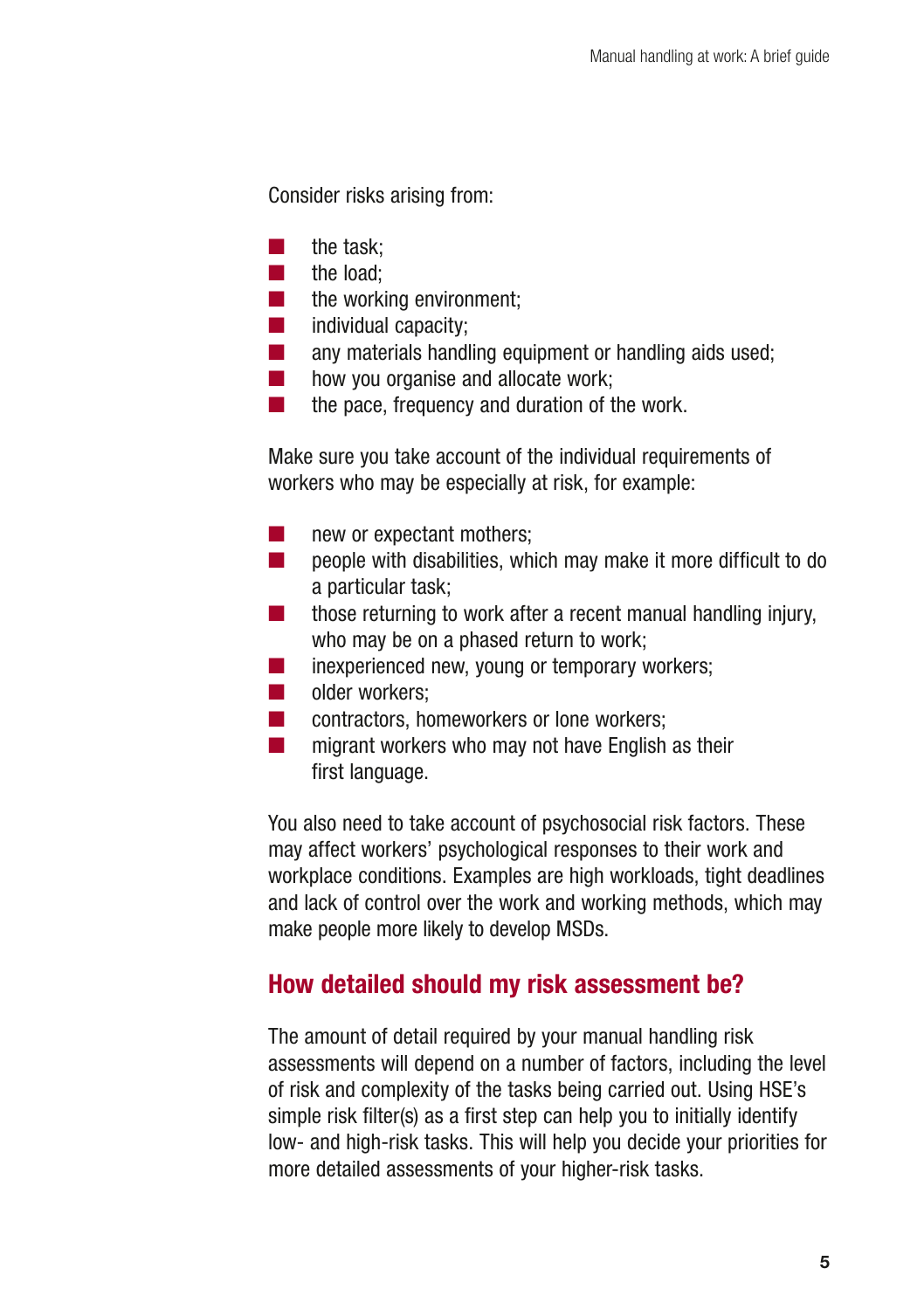HSE's guidance on the Manual Handling Regulations (L23) *Manual*  handling<sup>3</sup> contains in-depth advice on risk assessment. If you choose to use HSE's suggested approach, there are three levels of detail:

- simple filters to distinguish low-risk tasks from those which need a more detailed assessment;
- HSE's risk assessment tools, the *Manual handling assessment charts (the MAC tool)* <sup>6</sup> and *Risk assessment of pushing and pulling (RAPP) tool<sup>7</sup>* which help you identify highrisk handling operations and prioritise action to control the risks if the tasks fall outside the simple risk filters;
- $\blacksquare$  a full risk assessment. There are online checklists<sup>8</sup> available if you need to carry out a full risk assessment for lifting and carrying or pushing and pulling.

# Simple filters

Use the guideline filters for lifting and lowering in Figure 1 to help you identify low-risk tasks. The Manual Handling Regulations do not set specific weight limits, so the guidelines are **not** 'safe limits' for lifting and carrying. They use broad assumptions or generalisations where, if met, the risk of injury is considered to be low. But working outside the limits is likely to increase the risk of injury, which can lead to ill health. The guidelines are derived from lifting capacity data which show differences between men and women in the population (rather than individuals).

The filter for pushing and pulling in Figure 2 looks at the posture of your workers during pushing or pulling operations.

Where the handling task falls within the filter guidelines, you do not normally need to do any other form of risk assessment unless you have individual workers who may be at significant risk. If you are unsure, complete a more detailed assessment.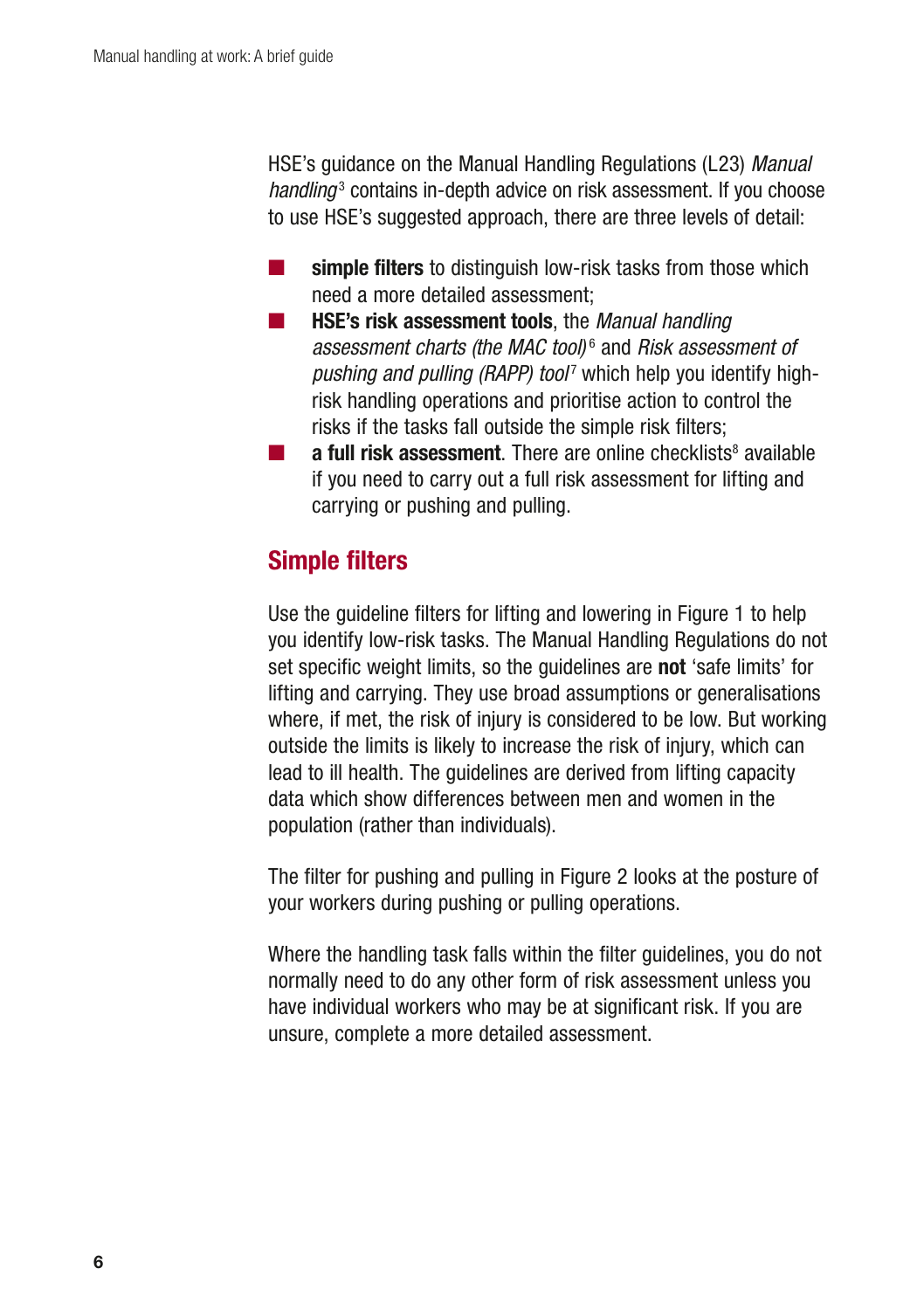

## *Lifting and lowering risk filter*

Figure 1 Lifting and lowering risk filter

- Figure 1 assumes that the load is easily grasped with both hands and is handled in reasonable working conditions, with the worker in a stable body position.
- Each box in Figure 1 contains a filter value for lifting and lowering in that zone. The filter values in the boxes are reduced if handling is done with arms extended, or at high or low levels, as that is where injuries are most likely to happen.
- Observe the work activity you are assessing and compare it to Figure 1. First, decide which zone or zones the worker's hands pass through when moving the load. Then assess the maximum weight being handled. If it is less than the value given in the matching box, it is within the guidelines.
- If the worker's hands enter more than one zone during the operation, use the smallest weight. Use an in-between weight if the hands are close to a boundary between zones.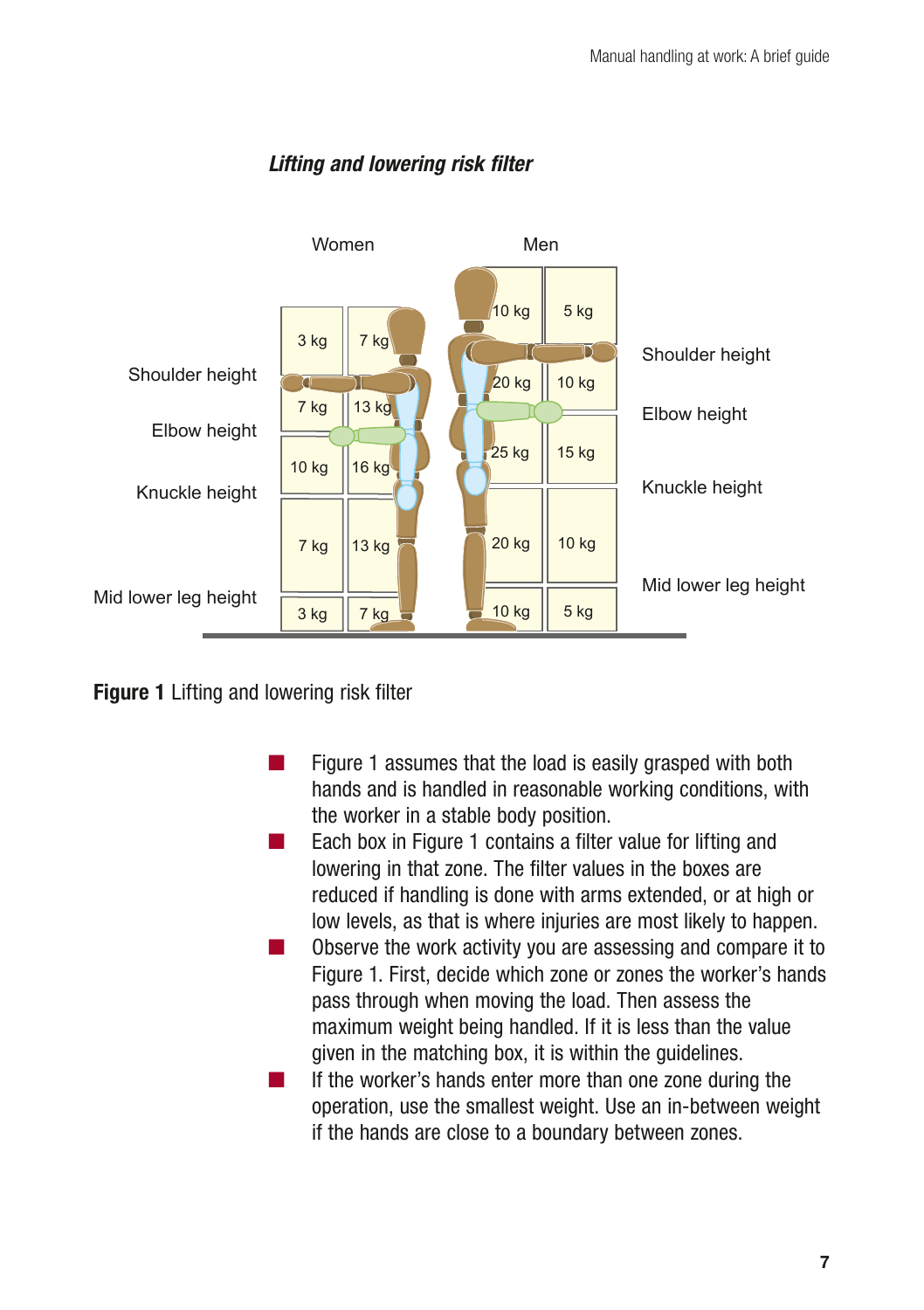#### *Lifting and lowering: Do I need to make a more detailed assessment?*

You will need to make a more detailed assessment using the MAC tool or full risk assessment checklists (or equivalent) if:

- the handling operation must take place with the hands outside the zones in Figure 1;
- the weight exceeds those in Figure 1:
- the handling involves torso twisting:
- $\blacksquare$  the handling is more frequent than one lift every two minutes;
- $\blacksquare$  the handling is done by a team;
- $\blacksquare$  the handling operations are complex, for example, the weights vary significantly or there are several start and finish locations;
- the lift does not meet the conditions given for using the guidelines, for example, if the load is difficult to grasp or handle;
- $\blacksquare$  the person lifting may be at significant risk, for example, new or expectant mothers, young workers, those new to the job, or those with a disability, significant health problem or recent injury.

#### *Carrying risk filter*

You can apply the filter weights for lifting and lowering in Figure 1 to carrying operations where the load:

- $\blacksquare$  is held against the body:
- is carried no further than about 10 m without resting;
- $\Box$  does not prevent the person from walking normally;
- $\Box$  does not obstruct the view of the person carrying it;
- does not require the hands to be held below knuckle height or much above elbow height.

Where you can carry the load securely on the shoulder without lifting it first (for example, by sliding it onto your shoulder), you can apply the filter values up to 20 m.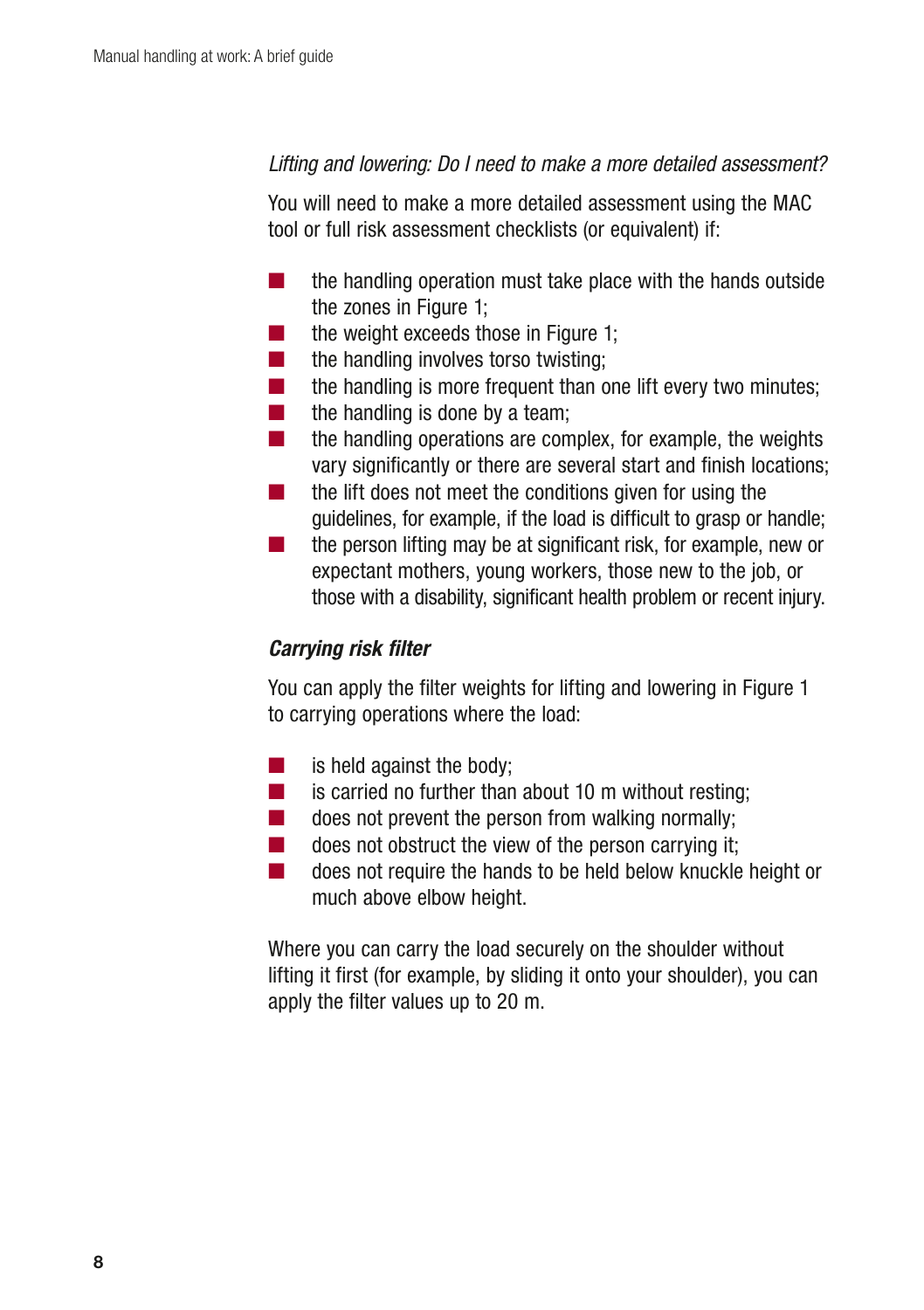



Figure 2 Acceptable push/pull postures

## *Pushing and pulling risk filter*

In pushing and pulling operations, the load might be slid, rolled or moved on wheels. Observe the worker's general posture during the operation. Figure 2 shows some acceptable push/pull postures. The task is likely to be low risk if:

- the force is applied with the hands;
- the torso is largely upright and not twisted;
- the hands are between hip and shoulder height:
	- the distance moved without a pause or break is no more than about 20 m.

## *Pushing and pulling: Do I need to make a more detailed assessment?*

If the load can be moved and controlled very easily, for example with one hand, you do not need to do a more detailed assessment. You should make a more detailed assessment using, for example, the RAPP tool or full risk assessment checklists (or equivalent) if:

■ the posture shows that the task requires significant forces, for example, leaning; there are extra risk factors like slopes, uneven floors, constricted spaces or trapping hazards.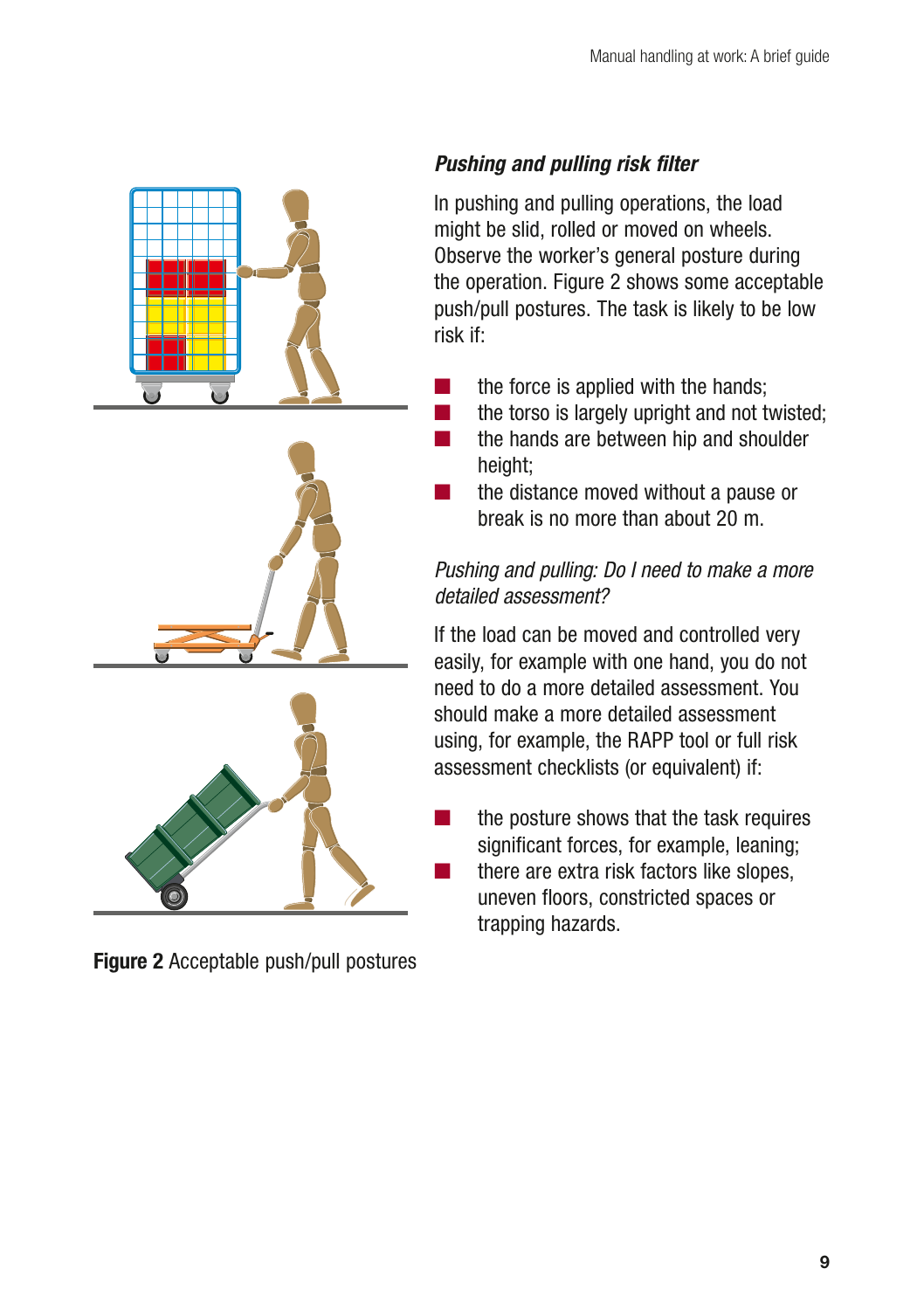



Figure 3 Handling while seated

The filter values for handling operations carried out while seated, as shown in Figure 3, are **Men: 5 kg** and **Women: 3 kg**. These values only apply for two-handed lifting and when the hands are within the green zone shown. If handling beyond the green zone is unavoidable, you should make a full assessment.

## Record and review

Make a record of your significant findings – the hazards, how people might be harmed by them and what you have in place to control the risks. Any record should be simple and focused on controls. If you have fewer than five employees you do not have to write anything down, but it is useful to do this so you can review it later, for example, if something changes.

Regularly review your work activities to make sure the risks are being adequately controlled and that your risk assessment remains relevant – few workplaces stay the same because production processes or workers may change.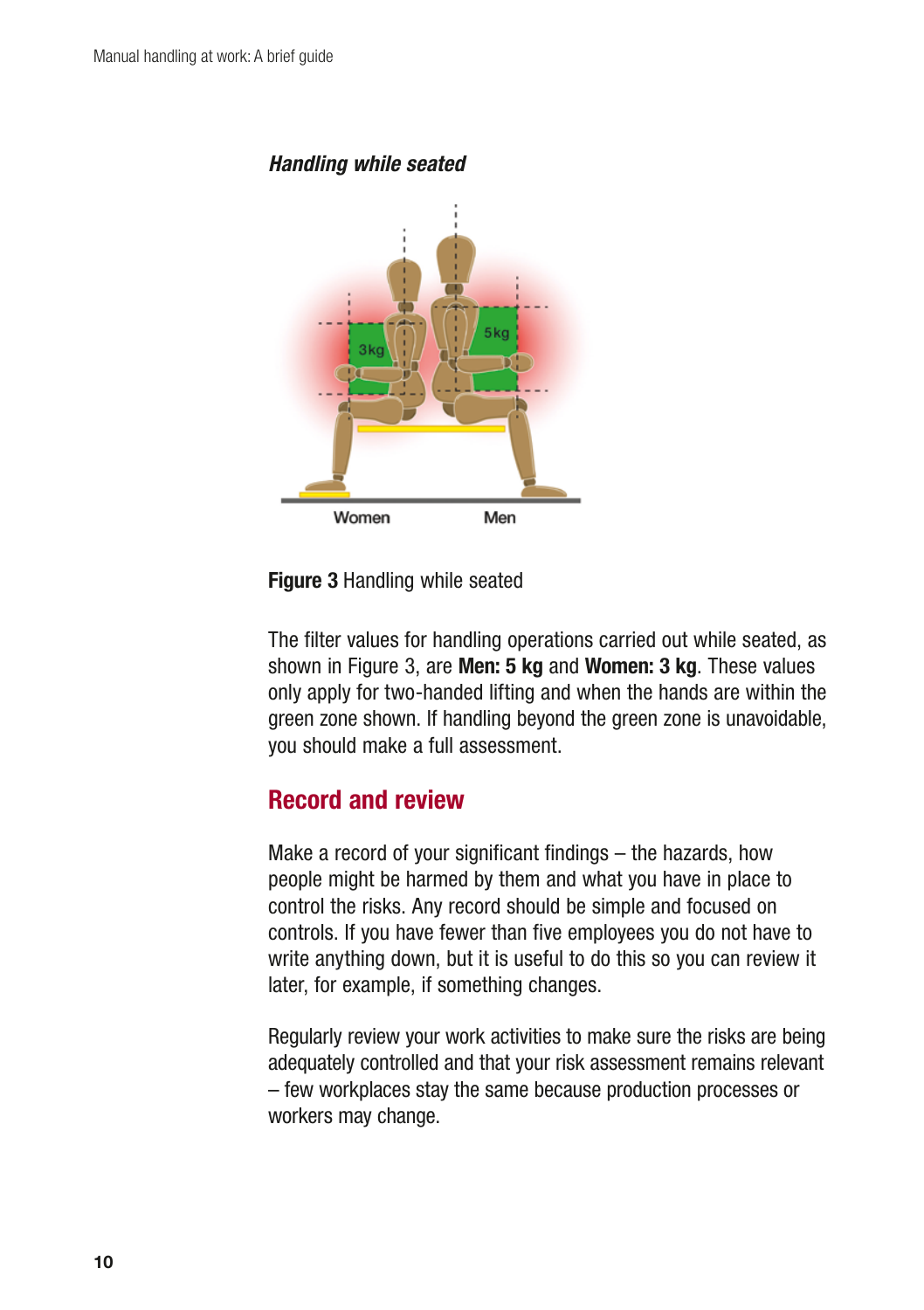# What about manual handling training?

Providing information and training alone will not ensure safe manual handling.9 The first objective should always be to design the handling operations to be as safe as reasonably practicable. Manual handling training is important to further manage the risk of injury if the task cannot be avoided and you have already taken action to reduce the risk. However, on its own, it can't overcome:

- a lack of mechanical aids:
- badly designed tasks;
- unsuitable loads;
- an unsuitable working environment.

The information covered by manual handling training should be specific to the job and should include:

- manual handling risk factors and how injuries can happen;
- appropriate systems of work for the individual's tasks and environment;
- use of mechanical aids;
- how to carry out safe manual handling, including good handling techniques:<sup>1</sup>
- $\Box$  practical work relevant to the job to allow the trainer to identify and put right anything the trainee is not doing safely;
- how to report symptoms and injuries.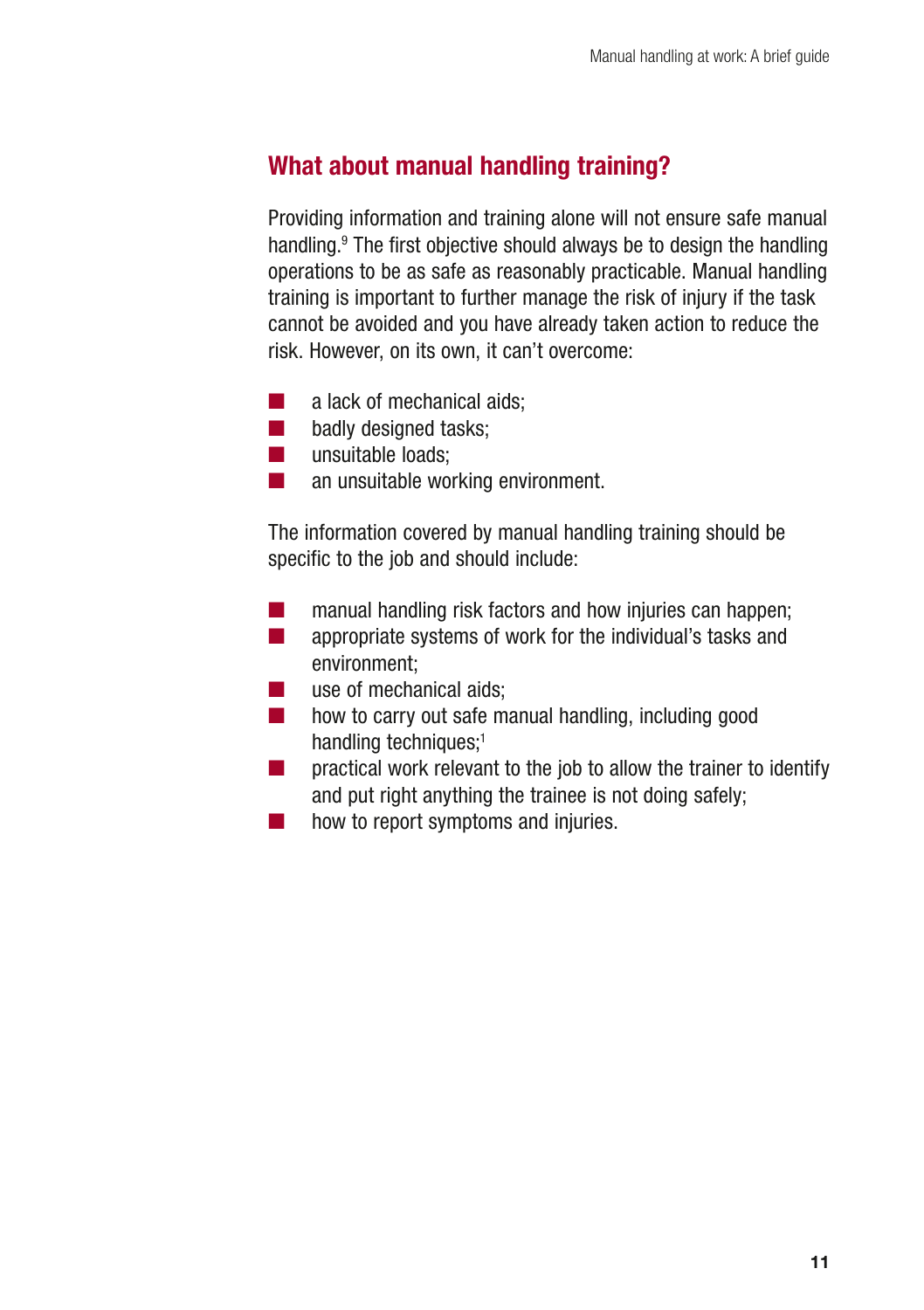# Risks and controls

Table 1 includes some practical advice on what to look for when making an assessment and suggests ways to control the risks.

Table 1 Risks and how to control them

| Risks to look for when making an<br>assessment                                                                                                                                                                                                                                                                                                            | Ways of reducing the risk of injury                                                                                                                                                                                                                                                                                                                                                                                                                                                                      |
|-----------------------------------------------------------------------------------------------------------------------------------------------------------------------------------------------------------------------------------------------------------------------------------------------------------------------------------------------------------|----------------------------------------------------------------------------------------------------------------------------------------------------------------------------------------------------------------------------------------------------------------------------------------------------------------------------------------------------------------------------------------------------------------------------------------------------------------------------------------------------------|
| The tasks                                                                                                                                                                                                                                                                                                                                                 |                                                                                                                                                                                                                                                                                                                                                                                                                                                                                                          |
| Do they involve:                                                                                                                                                                                                                                                                                                                                          | Can you:                                                                                                                                                                                                                                                                                                                                                                                                                                                                                                 |
| holding loads away from the body?<br>twisting, stooping or reaching<br>upwards?<br>large vertical movement?<br>long carrying distances?<br>T,<br>strenuous pushing or pulling?<br>$\blacksquare$<br>repetitive handling?<br>T,<br>risk of sudden movement of loads?<br>п<br>insufficient rest or recovery time?<br>▅<br>a work rate imposed by a process? | use a lifting aid?<br>change workplace layout to improve<br>٠<br>efficiency?<br>reduce the amount of twisting and<br>stooping?<br>avoid lifting from floor level or above<br>a.<br>shoulder height, especially<br>heavy loads?<br>reduce carrying distances?<br>×.<br>use powered handling devices to<br>m.<br>eliminate pushing and pulling?<br>avoid repetitive handling?<br>×.<br>take steps to reduce fatigue?<br>a.<br>vary the work, allowing one set of<br>muscles to rest while another is used? |
| <b>The loads</b>                                                                                                                                                                                                                                                                                                                                          |                                                                                                                                                                                                                                                                                                                                                                                                                                                                                                          |
| Are they:                                                                                                                                                                                                                                                                                                                                                 | Can you make the load:                                                                                                                                                                                                                                                                                                                                                                                                                                                                                   |
| heavy or bulky?<br>difficult to grasp?<br>unstable or likely to move<br>T.<br>unpredictably?<br>harmful, eg sharp or hot?<br>awkwardly stacked?                                                                                                                                                                                                           | lighter or less bulky?<br>easier to grasp?<br>more stable?<br>×.<br>less harmful?<br>×.<br>evenly stacked?<br>٠                                                                                                                                                                                                                                                                                                                                                                                          |
| too large for the handler to see over?<br>×                                                                                                                                                                                                                                                                                                               | If the load comes in from elsewhere, have<br>you asked the supplier to help, eg by<br>providing handles or smaller packages?                                                                                                                                                                                                                                                                                                                                                                             |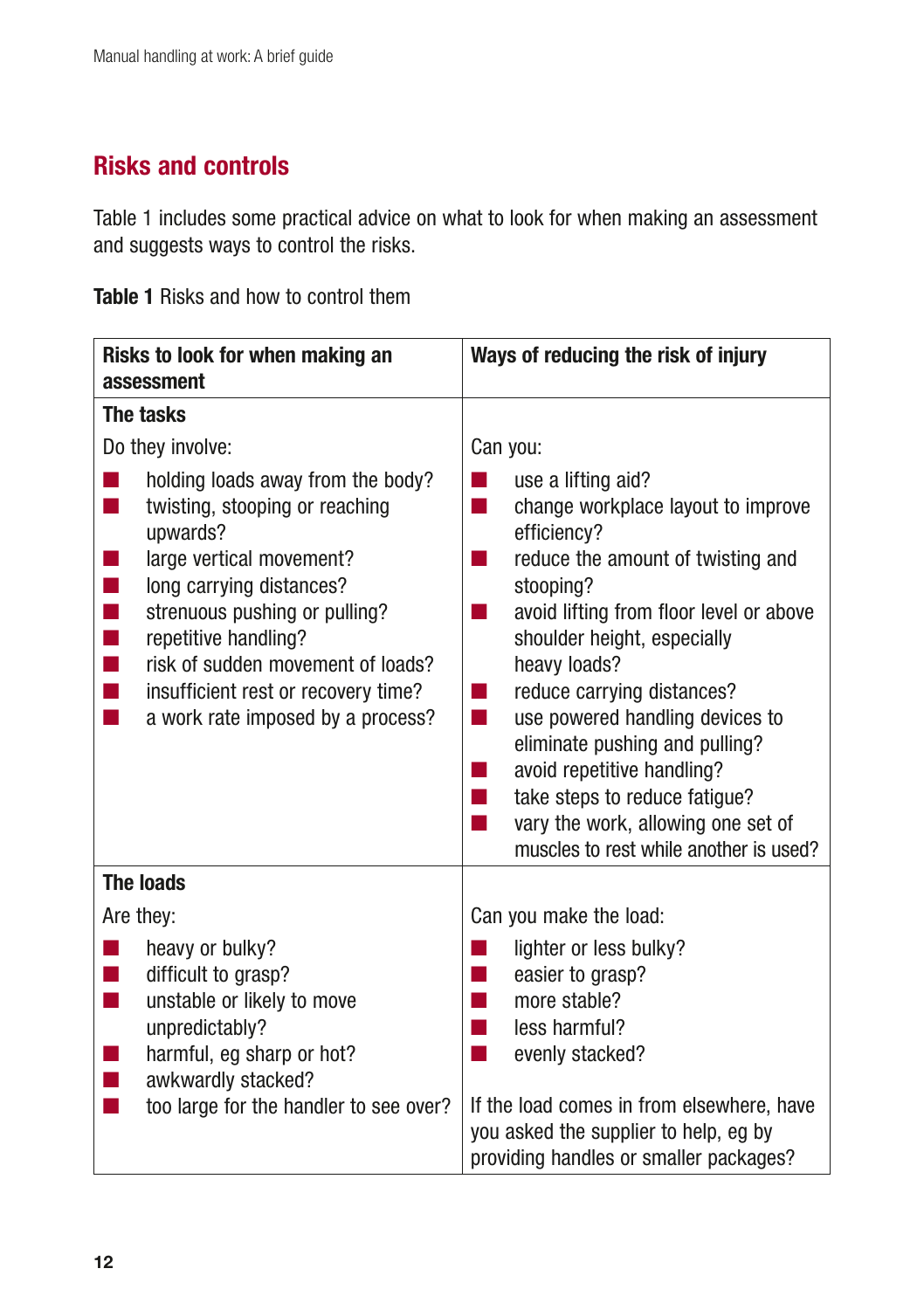| Risks to look for when making an<br>assessment                                                                                                                                                                                                                                                         | Ways of reducing the risk of injury                                                                                                                                                                                                                                                                                                                                     |
|--------------------------------------------------------------------------------------------------------------------------------------------------------------------------------------------------------------------------------------------------------------------------------------------------------|-------------------------------------------------------------------------------------------------------------------------------------------------------------------------------------------------------------------------------------------------------------------------------------------------------------------------------------------------------------------------|
| The working environment                                                                                                                                                                                                                                                                                |                                                                                                                                                                                                                                                                                                                                                                         |
| Are there:                                                                                                                                                                                                                                                                                             | Can you:                                                                                                                                                                                                                                                                                                                                                                |
| restrictions on posture?<br>bumpy, obstructed or slippery floors?<br>variations in floor levels?<br>hot/cold/humid conditions?<br>gusts of wind or other strong air<br>movements?<br>poor lighting conditions?<br>restrictions on movements from<br>clothes or personal protective<br>equipment (PPE)? | remove obstructions to free<br>movement?<br>provide better flooring and/or slip-<br>×.<br>resistant footwear?<br>avoid steps and steep ramps?<br>prevent extremes of hot and cold?<br>$\mathcal{L}_{\mathrm{max}}$<br>improve ventilation?<br>×.<br>improve lighting?<br>ш<br>provide suitable protective clothing<br>ш<br>or PPE that is less restrictive?             |
| <b>Individual capacity</b>                                                                                                                                                                                                                                                                             |                                                                                                                                                                                                                                                                                                                                                                         |
| Does the job:                                                                                                                                                                                                                                                                                          | Can you:                                                                                                                                                                                                                                                                                                                                                                |
| require unusual capability, eg above<br>average strength or agility?<br>pose a risk to those with a health<br>problem or learning/physical disability?<br>pose a risk to new or expectant<br>mothers?<br>pose a risk to new or young workers?<br>call for special information or training?             | consider the design of the task?<br>pay particular attention to those who<br>a.<br>have a physical weakness?<br>take extra care of, eg new or<br>٠<br>expectant mothers and new/young<br>workers?<br>give your workers more information,<br>eg about the range of tasks?<br>provide more training?<br>get advice from an occupational<br>health advisor if you need to? |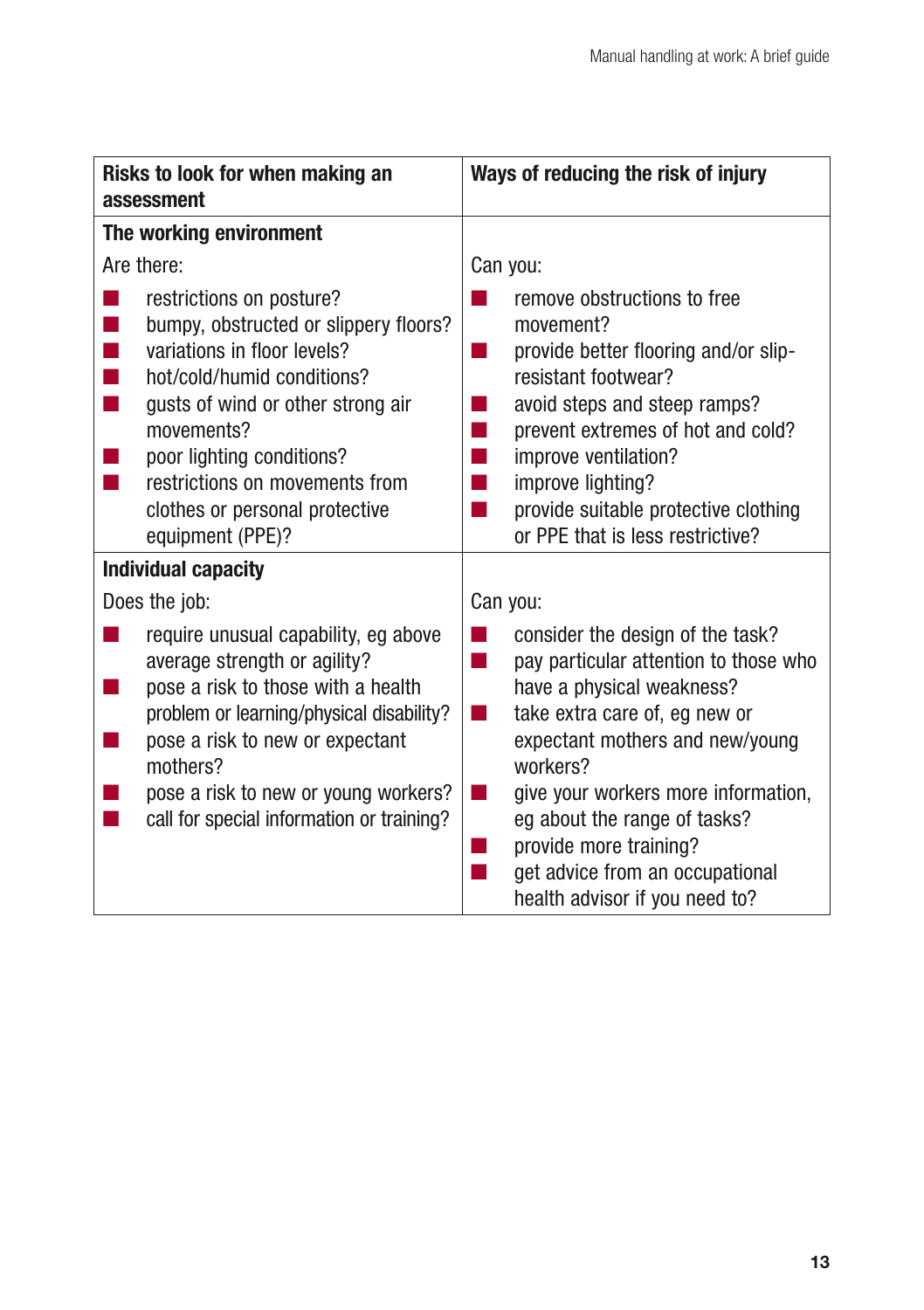| Risks to look for when making an<br>assessment                                                                                                                                                                                                                                                                                                   | Ways of reducing the risk of injury                                                                                                                                                                                                                                                                                               |
|--------------------------------------------------------------------------------------------------------------------------------------------------------------------------------------------------------------------------------------------------------------------------------------------------------------------------------------------------|-----------------------------------------------------------------------------------------------------------------------------------------------------------------------------------------------------------------------------------------------------------------------------------------------------------------------------------|
| <b>Handling aids and equipment</b>                                                                                                                                                                                                                                                                                                               |                                                                                                                                                                                                                                                                                                                                   |
| Consider:                                                                                                                                                                                                                                                                                                                                        | Can you:                                                                                                                                                                                                                                                                                                                          |
| is the device the correct type for<br>the job?<br>is it well maintained?<br>are the wheels on the device suited<br>to the floor surface?<br>do the wheels run freely?<br>is the handle height between the<br>waist and shoulders?<br>are the handle grips in good<br>condition and comfortable?<br>are there any brakes? If so, do<br>they work? | provide equipment that is more<br>suitable for the task?<br>carry out planned preventive<br>- 1<br>maintenance to prevent problems?<br>change the wheels, tyres and/or<br>flooring so that equipment moves<br>easily?<br>provide better handles and<br>handle grips?<br>make the brakes easier to use,<br>reliable and effective? |
| <b>Work organisation factors</b>                                                                                                                                                                                                                                                                                                                 |                                                                                                                                                                                                                                                                                                                                   |
| Consider:                                                                                                                                                                                                                                                                                                                                        | Can you:                                                                                                                                                                                                                                                                                                                          |
| is the work repetitive?<br>is the work machine or system-paced?<br>do workers feel the demands of the<br>work are excessive?<br>do workers have little control of the<br>work and working methods?<br>is there poor communication<br>between managers and workers?                                                                               | change tasks to increase variety?<br>adjust the work rate?<br>n l<br>make more use of workers' skills?<br>make workloads and deadlines more<br>m,<br>achievable?<br>involve workers in decisions?<br>encourage good communication and<br>teamwork?<br>provide better training and<br>information?                                 |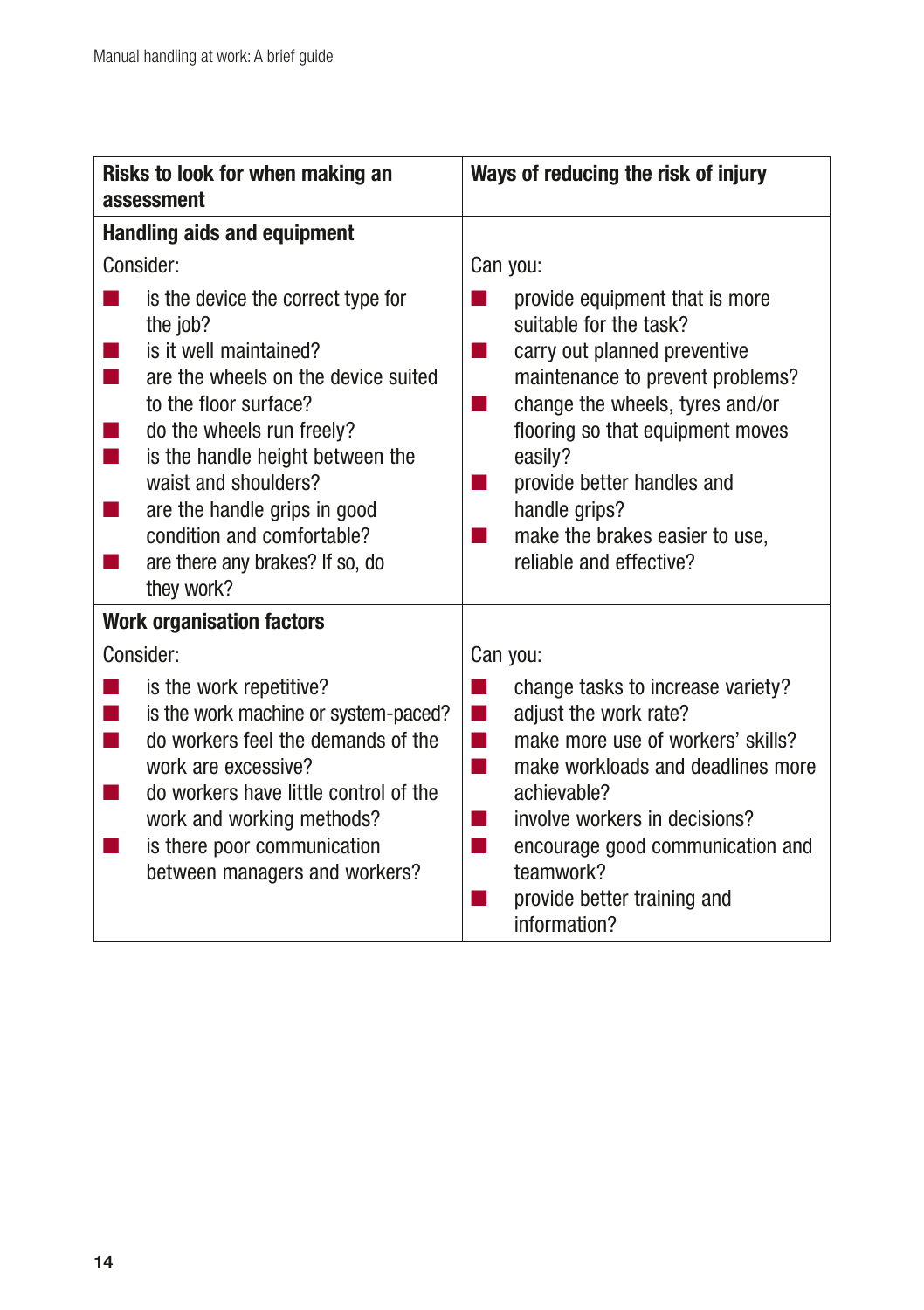# Find out more

- 1 HSE's website on musculoskeletal disorders: www.hse.gov.uk/msd
- $\overline{2}$ 2 *Risk assessment: A brief guide to controlling risks in the workplace* Leaflet INDG163(rev4) HSE 2014 www.hse.gov.uk/pubns/indg163.pdf
- $\mathbf{3}$ 3 *Manual handling. Manual Handling Operations Regulations 1992. Guidance on Regulations* L23 (Fourth edition) HSE 2016 www.hse.gov.uk/pubns/books/l23.htm
- $\overline{4}$ 4 *Consulting employees on health and safety: A brief guide to the law* Leaflet INDG232(rev2) HSE 2013 http://www.hse.gov.uk/pubns/indg232.pdf
- $5<sup>5</sup>$ 5 *Making the best use of lifting and handling aids* Leaflet INDG398(rev1) HSE 2013 http://www.hse.gov.uk/pubns/indg398.pdf
- 6 6 *Manual handling assessment charts (the MAC tool)* Leaflet INDG383(rev3) HSE 2018 www.hse.gov.uk/pubns/indg383.htm
- $\overline{7}$ 7 *Risk assessment of pushing and pulling (RAPP) tool* Leaflet INDG478 HSE 2016 www.hse.gov.uk/pubns/indg478.htm
- 8 8 *Full manual handling risk assessment: Examples of assessment checklists*  http://www.hse.gov.uk/pubns/ck5.pdf
- 9 9 For help seeking the right type of manual handling advice, see 'Getting help with manual handling risks in your business' http://www.hse.gov.uk/msd/external-help.htm